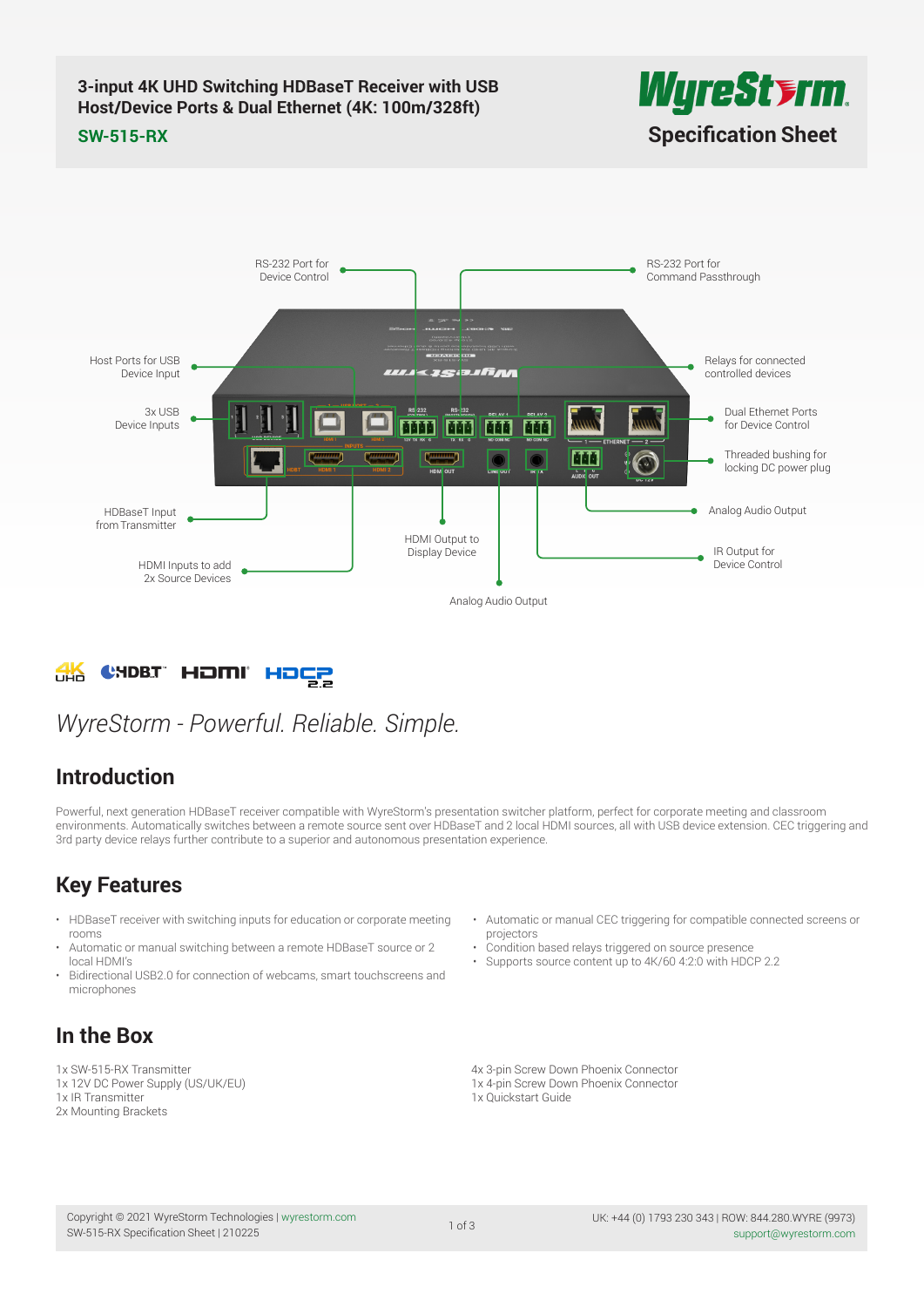## **Specifications**

| <b>Audio and Video</b>               |                                                                                                             |             |                  |                      |
|--------------------------------------|-------------------------------------------------------------------------------------------------------------|-------------|------------------|----------------------|
| <b>Inputs</b>                        | 2x HDMI: 19-pin type A<br>1x HDBT In: 8-pin RJ-45 Female                                                    |             |                  |                      |
| <b>Outputs</b>                       | 1x HDMI Out: 19-pin type A<br>1x Audio Out: 3-pin Phoenix<br>1x Line Out: 3.5mm (1/8in) TRS Stereo          |             |                  |                      |
| <b>Video Encoding</b>                | <b>HDBaseT Class C</b>                                                                                      |             |                  |                      |
| <b>Encoding Data Rate</b>            | 9.2Gbps                                                                                                     |             |                  |                      |
| <b>End to End Latency</b>            | 10µs (micro seconds)                                                                                        |             |                  |                      |
| <b>Audio Formats</b>                 | 2ch Analog/PCM   Multichannel: LPCM                                                                         |             |                  |                      |
|                                      | <b>Video Resolution</b>                                                                                     | <b>HDMI</b> | Cat <sub>6</sub> | Cat <sub>6a</sub> /7 |
|                                      | 1920x1200p @60Hz 8bit                                                                                       | 15m/49ft    | 150m/492ft       | 150m/492ft           |
| <b>Video Resolutions (Max)</b>       | 1920x1080p @60Hz 8bit                                                                                       | 15m/49ft    | 150m/492ft       | 150m/492ft           |
|                                      | 3840x2160p @30Hz 8bit 4:4:4                                                                                 | 7m/23ft     | 100m/328ft       | 100m/328ft           |
|                                      | 4096x2160p @60Hz 8bit 4:2:0                                                                                 | 7m/23ft     | 100m/328ft       | 100m/328ft           |
| <b>Supported Standards</b>           | <b>DCIIRGB</b>                                                                                              |             |                  |                      |
| <b>Maximum Pixel Clock</b>           | 297MHz                                                                                                      |             |                  |                      |
| <b>Communication and Control</b>     |                                                                                                             |             |                  |                      |
| <b>HDMI</b>                          | HDMI   HDCP 2.2   EDID   DVI/D supported with adapter (not included)                                        |             |                  |                      |
| <b>HDBaseT</b>                       | HDMI   HDCP 2.2   EDID   CEC   2ch audio   USB                                                              |             |                  |                      |
| <b>Ethernet</b>                      | 2x 8-pin RJ-45 female   Web UI   IP Control   Bidirectional over HDBaseT                                    |             |                  |                      |
| <b>RS-232</b>                        | 1x RS-232 (Control): 3-pin Phoenix   1x RS-232 (Passthrough): 3-pin Phoenix                                 |             |                  |                      |
| IR                                   | 1x IR TX: 3.5mm (1/8in) TS Mono                                                                             |             |                  |                      |
| <b>Relays</b>                        | 1x Screen UP: 3-pin Phoenix   1x Screen DWN: 3-pin Phoenix                                                  |             |                  |                      |
| <b>USB</b>                           | 2x USB Host: USB-B   3x USB Device: USB-A<br>USB over HDBT limited to 190Mbps   Max 5v 500mA per USB Type A |             |                  |                      |
| <b>Power</b>                         |                                                                                                             |             |                  |                      |
| <b>Power Supply</b>                  | 12V DC 2A                                                                                                   |             |                  |                      |
| <b>Max Power Consumption</b>         | 16.25W                                                                                                      |             |                  |                      |
| <b>Environmental</b>                 |                                                                                                             |             |                  |                      |
| <b>Operating Temperature</b>         | 0 to +45°C (32 to +113 °F), 10% to 90%, non-condensing                                                      |             |                  |                      |
| <b>Storage Temperature</b>           | -20 to +70°C (-4 to + 158 °F), 10% to 90%, non-condensing                                                   |             |                  |                      |
| <b>Maximum BTU</b>                   | 55BTU/hr                                                                                                    |             |                  |                      |
| <b>Dimensions and Weight</b>         |                                                                                                             |             |                  |                      |
| <b>Rack Units/Wall Box</b>           | < 10                                                                                                        |             |                  |                      |
| <b>Height With   Without Feet</b>    | 44.5mm/1.76in   42mm/1.66in                                                                                 |             |                  |                      |
| <b>Width With   Without Brackets</b> | 263mm/10.36in   220mm/8.67in                                                                                |             |                  |                      |
| Depth With   Without Handles         | 148.7mm/5.86in   148.7mm/5.86in                                                                             |             |                  |                      |
| Weight                               | 0.95kg/2.09lbs                                                                                              |             |                  |                      |
| <b>Regulatory</b>                    |                                                                                                             |             |                  |                      |
| <b>Safety and Emission</b>           | CE   FCC   RoHS                                                                                             |             |                  |                      |

2 of 3